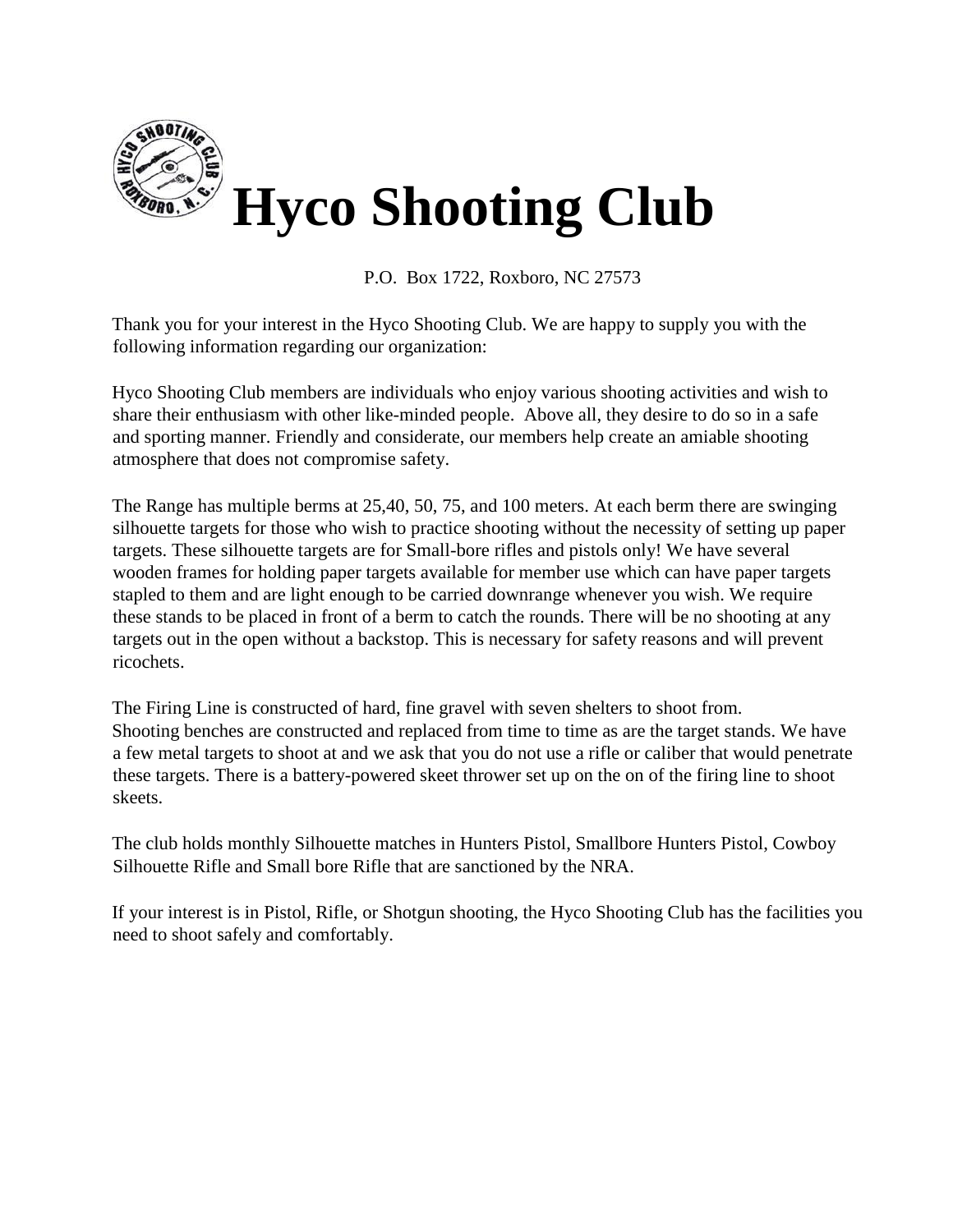## *Hyco Shooting Club* **Safety Rules and Regulations**

- 1. No new member is allowed to use the range until he or she has received a Range Safety
- 2. Orientation including a firing exercise and instruction on proper use of Club facilities.
- 3. NO ALCOHOLIC BEVERAGES OR CONTROLLED SUBSTANCES areallowed on the Range property.
- 4. For your own safety, always wear ear protection.
- 5. All weapons must be unloaded and bolts open when other members are down range or when anyone is past the firing line.
- 6. No handling of weapons when members or guests are downrange.
- 7. **Do not shoot above the berms or backstops**.
- 8. Treat every weapon as if it were loaded.
- 9. Shooting Hours are weekdays; Sunrise to Sunset. Sunday: 01:00 P.M. until Sunset.
- 10. Do not drive on the range.
- 11. Shoot **only** at **Targets in front of berms close enough so that all bullets go into the berm and cannot ricochet over the berm.**
- 12. No one under 18 years of age is allowed to shoot on Club property unless accompanied and supervised by an adult club member
- 13. Hyco Shooting Club reserves the right, at any time, to revoke your membership for unacceptable behavior, destructive and/or unsafe practices.
- 14. The range is closed the fourth Saturday of each month for the Silhouette Match until the match is over.
- 15. DO NOT shoot silhouette targets with **centerfire rifles**.
- 16. DO NOT exceed 5 MPH Speed Limit while traveling thru the residential portion of the driveway to get to the range.
- 17. Prohibited Firearms: Any rifle firing a projectile larger than .45 calibers, except black powder hunting rifles. Fully automatic firearms are prohibited, or rifles modified to simplate full auto fire. Commercial and homemade cannon or mortars of any size or projectile are also prohibited.
- 18. Each member is responsible for cleaning up their trash and brass before he leaves the range
- 19. Membership badges must be worn at all times on range property.
- 20. Members and guests must sign-in on the register upon arrival at the range and sign out when they leave.

### **THINK SAFETY FIRST!**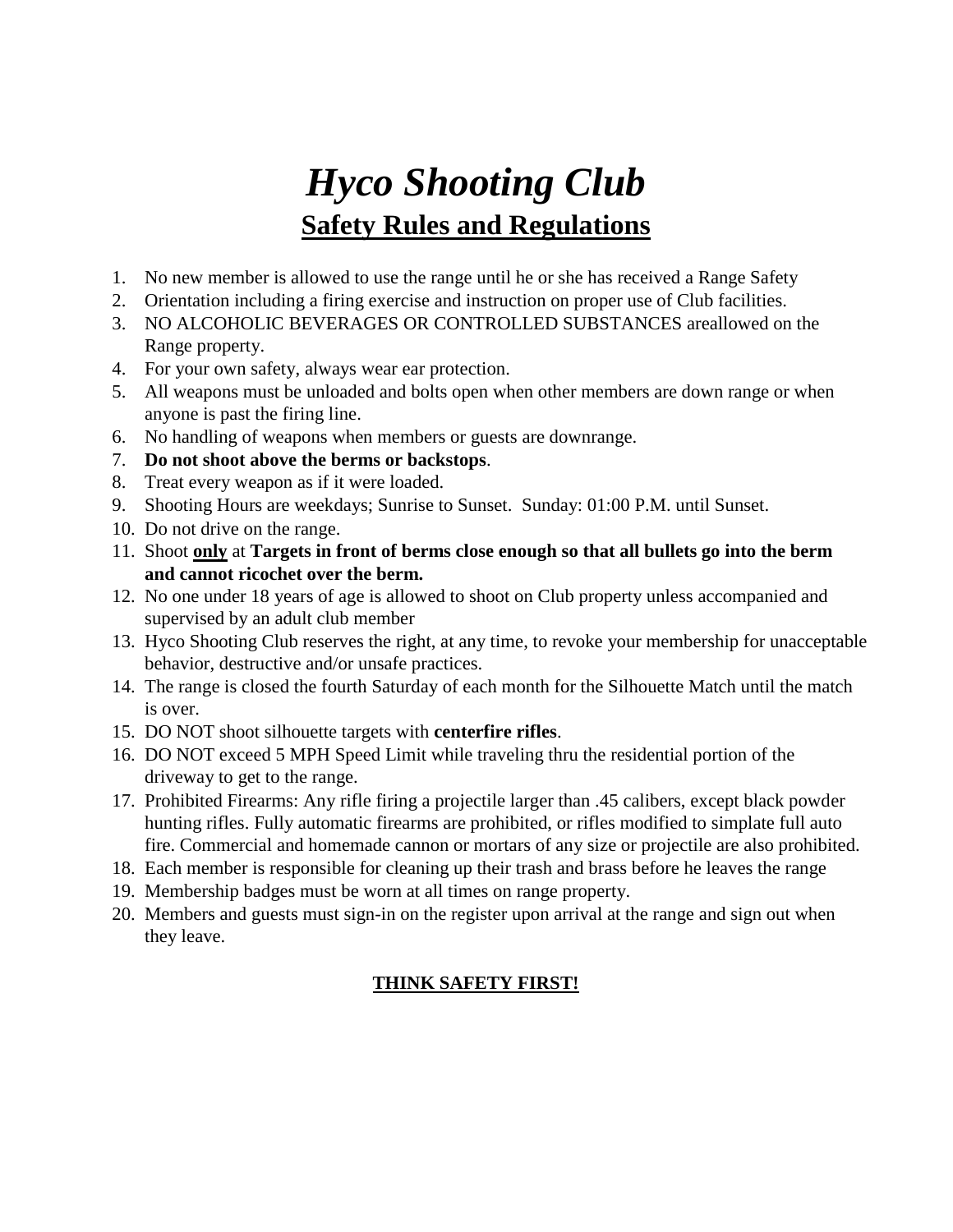# *Hyco Shooting Club* **Membership Statement**

If accepted as a Member to the Hyco Shooting Club, I understand that Membership fees will be as follows:

Initiation Fee: \$50.00 Annual Dues: \$125.00 (\$25 credited at the end of the year upon completion of 4 work hours)

There may be additional fees on a per cost basis for various matches or other activities in which you may choose to participate.

I further certify that I am a citizen of the United States of America, that I have never been convicted of a felony, and that I am legally qualified in all other respects to own and operate firearms; that I agree to abide by the By-laws and regulations of the Hyco Shooting Club; and that I am not now, nor ever have been, a member of any organization that has as part of its' program, the intent or purpose to overthrow, by force or violence, the government of the United States of America.

I understand that falsification of information given herein, whether whole or in part, and/or failure to follow Hyco Shooting Club Rules, shall be deemed grounds for revocation of membership without reimbursement.

All fees and/or rules are subject to change as required by the Hyco Shooting Club.

I have read and understand this Membership Statement and attached rules and indicate by signature below, my willingness to abide by these rules and conditions.

| Applicant's Signature    |       |     |  |  |  |
|--------------------------|-------|-----|--|--|--|
|                          |       |     |  |  |  |
| Office Use Only          |       |     |  |  |  |
| Disposition:<br>Remarks: | Date: | By: |  |  |  |

**Attach proof of legal qualification to own and operate firearms. This can be a valid Concealed Carry Permit, a valid pistol purchase permit, record of a legally purchased firearm in the last 30 days, or a written and signed statement from your local law enforcement that you are eligible to own a firearm/**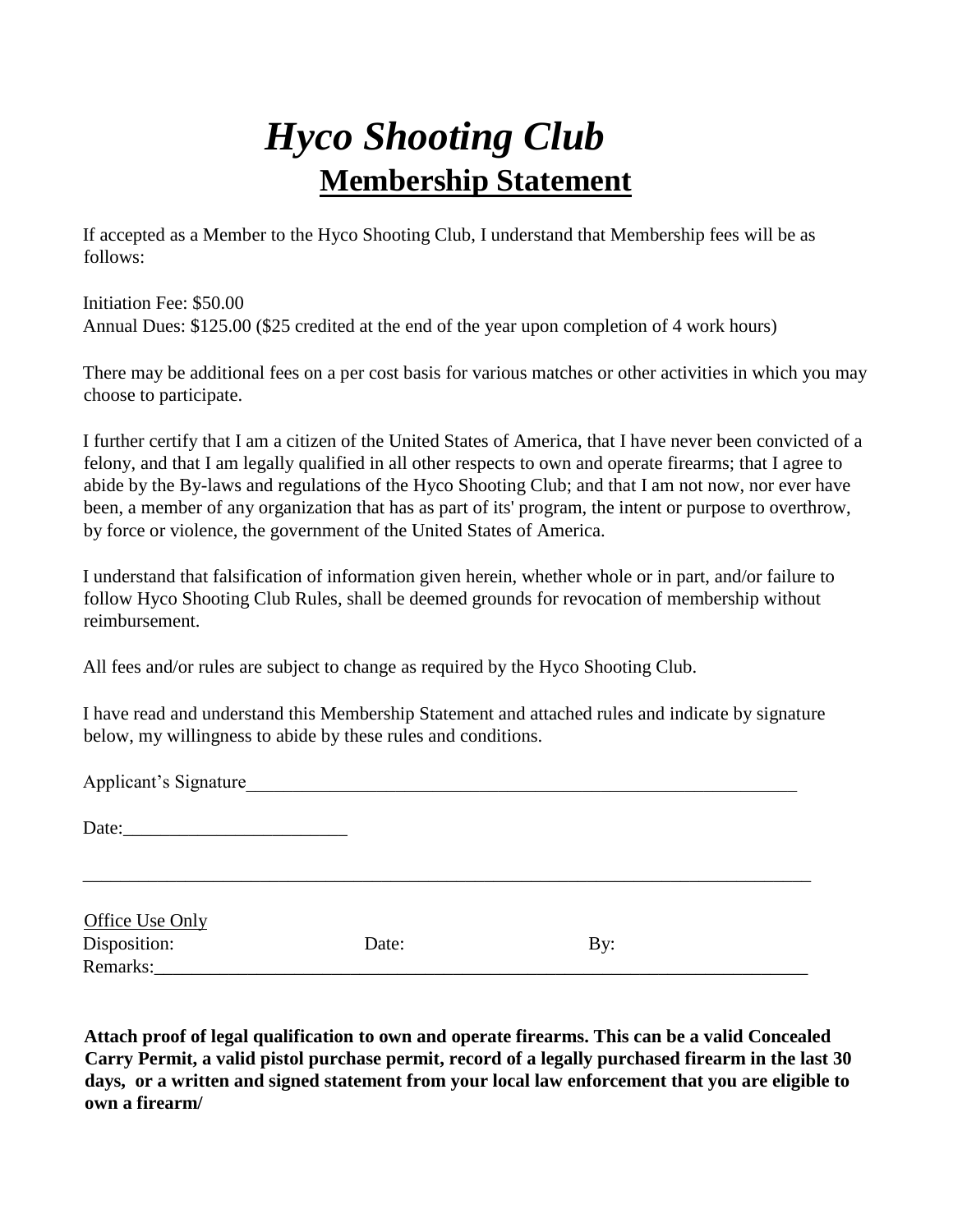## **Hyco Shooting Club** P.O. Box 1722, Roxboro, NC 27573 Membership Application

| Full            |                                                                                                                                                                                                                                   |       |        |        |          |                |                |
|-----------------|-----------------------------------------------------------------------------------------------------------------------------------------------------------------------------------------------------------------------------------|-------|--------|--------|----------|----------------|----------------|
| (please print)  |                                                                                                                                                                                                                                   |       |        |        |          |                |                |
|                 |                                                                                                                                                                                                                                   |       |        |        |          |                |                |
|                 |                                                                                                                                                                                                                                   |       |        |        |          |                |                |
|                 |                                                                                                                                                                                                                                   |       |        |        |          |                |                |
|                 |                                                                                                                                                                                                                                   |       |        |        |          |                |                |
| Telephone: Cell |                                                                                                                                                                                                                                   |       |        |        |          |                |                |
|                 |                                                                                                                                                                                                                                   |       |        |        |          |                |                |
|                 |                                                                                                                                                                                                                                   |       |        |        |          |                |                |
|                 |                                                                                                                                                                                                                                   |       |        |        |          |                |                |
|                 |                                                                                                                                                                                                                                   |       |        |        |          |                |                |
|                 | NRA Member Number Number:<br>1988 - Carl Manuel Alexander Number:<br>2008 - Carl Manuel Alexander Number:<br>2008 - Carl Manuel Alexander Number:<br>2008 - Carl Manuel Alexander Number:<br>2018 - Carl Manuel Alexander Number: |       |        |        |          |                |                |
|                 | Are you now or have you been a member of any other shooting organization? Yes                                                                                                                                                     |       |        |        |          |                | N <sub>0</sub> |
|                 |                                                                                                                                                                                                                                   |       |        |        |          |                |                |
|                 |                                                                                                                                                                                                                                   |       |        |        |          |                |                |
|                 |                                                                                                                                                                                                                                   |       |        |        |          |                |                |
|                 |                                                                                                                                                                                                                                   |       |        |        |          |                |                |
|                 |                                                                                                                                                                                                                                   |       |        |        |          |                |                |
|                 | Select from the following list the type of shooting you would like to participate in: (circle as                                                                                                                                  |       |        |        |          |                |                |
| required)       | <b>Skeet</b>                                                                                                                                                                                                                      | Rifle |        | Pistol | Plinking |                | Silhouettes    |
| <b>PPC</b>      | <b>Just Practice</b>                                                                                                                                                                                                              |       | Other_ |        |          |                |                |
|                 | Would you be interested in competing in Club Matches?                                                                                                                                                                             |       |        |        | Yes      | N <sub>0</sub> | (circle one)   |
|                 |                                                                                                                                                                                                                                   |       |        |        |          |                |                |
|                 |                                                                                                                                                                                                                                   |       |        |        |          |                | <b>Member</b>  |